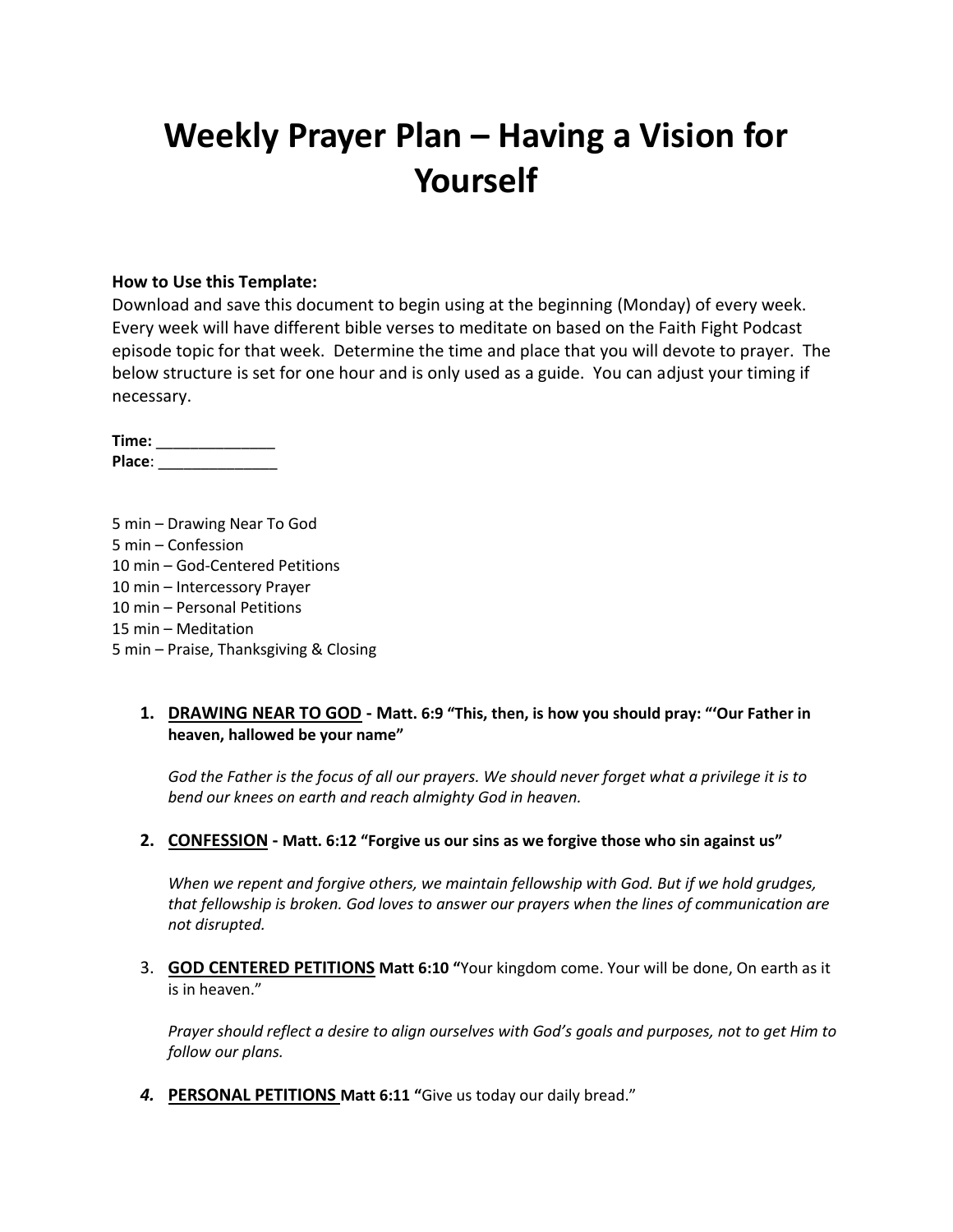*We are dependent upon the Lord for our needs and He wants us to come to Him with our requests.*

5. **MEDITATION Joshua 1:8** "Keep this Book of the Law always on your lips; meditate on it day and night, so that you may be careful to do everything written in it. Then you will be prosperous and successful."

*Meditation is thinking about the word of God to understand what it means in the context of the scripture and how it can apply to your life today. The Word of God is powerful enough to still be relevant in your life today even though it was written thousands of years ago.*

#### **Read through the scripture passages for today as listed below:**

Meditational Verses Monday: 1 Kings 18:16-46 Tuesday: Genesis 24:1-49 Wednesday: 2 Kings 6:8-23 Thursday: Proverbs 29:18 Friday: Hebrews 11:1-36 Saturday: Genesis 19:1-26 Sunday: Matthew 6:22-24

**Once you have read the scripture for today, write down your answer to the questions below or any other insight/revelation that you receive in your prayer journal.** 

- 1. Is there a promise to claim?
- 2. Is there a lesson to learn?
- 3. Is there a blessing to enjoy?
- 4. Is there a command to obey?
- 5. Is there a sin to avoid?
- 6. Is there a new thought to carry with me?
- **6. PRAISE & THANKSGIVING 1 John 5:14-15** "This is the confidence we have in approaching God: that if we ask anything according to his will, he hears us. And if we know that he hears us whatever we ask—we know that we have what we asked of him."

*We can end our prayer time with confidence that God has heard our prayer and will answer in His perfect timing. Demonstrate your faith in Him by showing thanks before you see the answer to your prayers.*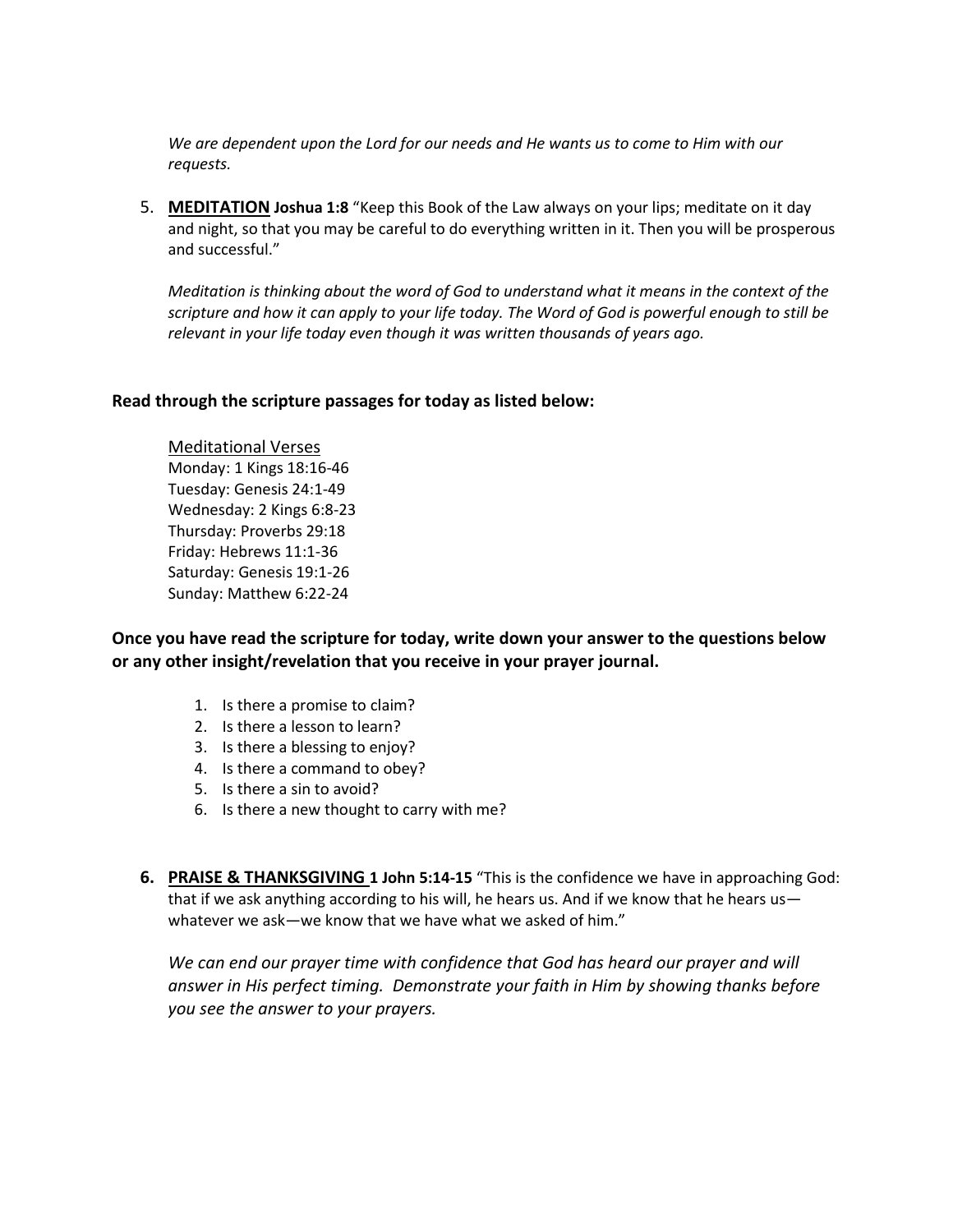## **Bible Verses & Notes - Having a Vision for Yourself**

#### Habakkuk 2:2-3 says the following:

*"And the Lord answered me: "Write the vision; make it plain on tablets, so he may run who reads it. For still the vision awaits its appointed time; it hastens to the end—it will not lie. If it seems slow, wait for it; it will surely come; it will not delay"*

We need to have some vision or direction for every area of our lives. We have to want to achieve something or strive for something. If you don't have a vision for your life you will allow your circumstances dictate where you go in life. It's also a good practice to write this vision or plan down and I've found that it's will help you to achieve it when it's written down. In this episode, I'm going to show you from the bible times when people had a vision for something and how it impacted their decisions and results.

*The seventh time the servant reported, "A cloud as small as a man's hand is rising from the sea." So Elijah said, "Go and tell Ahab, 'Hitch up your chariot and go down before the rain stops you.' " Meanwhile, the sky grew black with clouds, the wind rose, a heavy rain started falling and Ahab rode off to Jezreel. The power of the Lord came on Elijah and, tucking his cloak into his belt, he ran ahead of Ahab all the way to Jezreel. - 1 Kings 18:44-46 NIV*

Elijah was earnestly praying a breakthrough and for the rain to come down. He sent his servant to go check and when his servant saw a cloud the size of a mans hand coming and told Elijah, that was enough to convince him that God was about to do something great. If you are believing God for something BIG, look for the smallest signs that it's coming and engage your faith to expect it soon. But you have to have the vision of the small beginning in your spirit first.

*I want you to swear by the Lord, the God of heaven and the God of earth, that you will not get a wife for my son from the daughters of the Canaanites, among whom I am living, but will go to my country and my own relatives and get a wife for my son Isaac." The servant asked him, "What if the woman is unwilling to come back with me to this land? Shall I then take your son back to the country you came from?" "Make sure that you do not take my son back there," Abraham said. "The Lord, the God of heaven, who brought me out of my father's household and my native land and who spoke to me and promised me on oath, saying, 'To your offspring I will give this land'—he will send his angel before you so that you can get a wife for my son from there. - Genesis 24:3-7*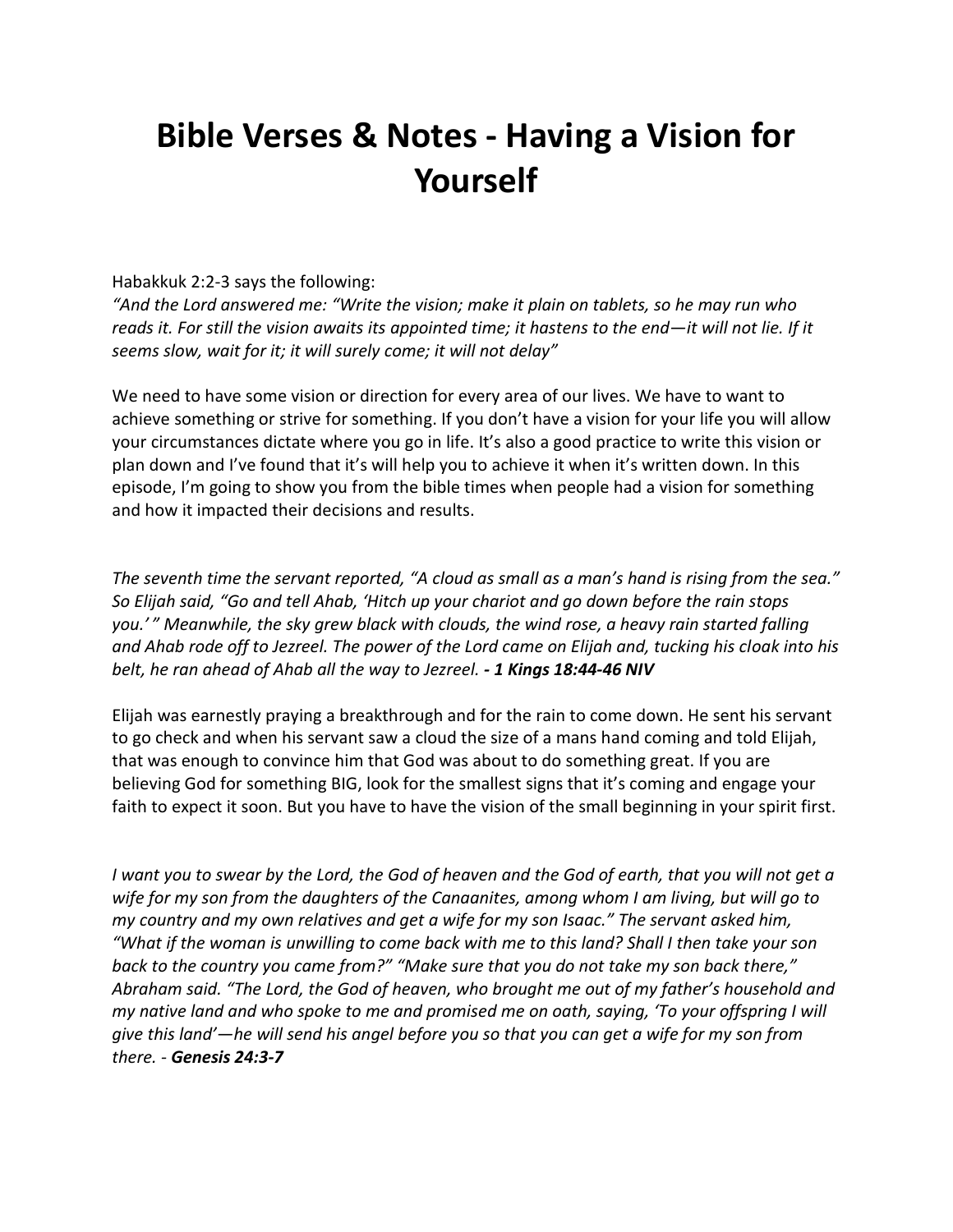*Then he prayed, "Lord, God of my master Abraham, make me successful today, and show kindness to my master Abraham. See, I am standing beside this spring, and the daughters of the townspeople are coming out to draw water. May it be that when I say to a young woman, 'Please let down your jar that I may have a drink,' and she says, 'Drink, and I'll water your camels too'—let her be the one you have chosen for your servant Isaac. By this I will know that you have shown kindness to my master." - Genesis 24:12-14 NIV*

This one is especially for those listening and believing God for a spouse. Once you've prepared yourself to find your spouse you then have to have a vision on the type of husband or wife you would like to meet just as Abraham guides his servant here. It's only when you have a clear picture of that person that you will know when God brings them into your life. Here we also see that Abrahams servant prayed to God for success and mentioned some clear things that he would use as confirmation, that when he sees it he will know that he has found the right woman. God answered his prayers and he was successful but if he didn't have a clear vision he wouldn't have know when he saw Rebekah.

### *Where there is no revelation, people cast off restraint; but blessed is the one who heeds wisdom's instruction. - Proverbs 29:18 NIV*

When you don't keep a vision of your future in your mind you are more likely to go astray and follow the results of your circumstances because you don't have anything to keep you focused. The person who applies wisdom to their life will have a clear vision and make correct decision concerning their future.

*Now faith is confidence in what we hope for and assurance about what we do not see. This is what the ancients were commended for. By faith we understand that the universe was formed at God's command, so that what is seen was not made out of what was visible. - Hebrews 11:1- 3 NIV*

God created everything that we see in this world. That should encourage us that God may be doing extraordinary things in our lives for our good even when we can't see with our natural eyes what that is. But we have to have a vision by faith that God is going to reveal something great in our lives at any moment.

*Then the Lord rained down burning sulfur on Sodom and Gomorrah—from the Lord out of the heavens. Thus he overthrew those cities and the entire plain, destroying all those living in the cities—and also the vegetation in the land. But Lot's wife looked back, and she became a pillar of salt. - Genesis 19:24-26 NIV*

So this is an example of having the wrong vision for your life. Good always wants us to look forward towards the good promises that he has for us. When we take our eyes off what God